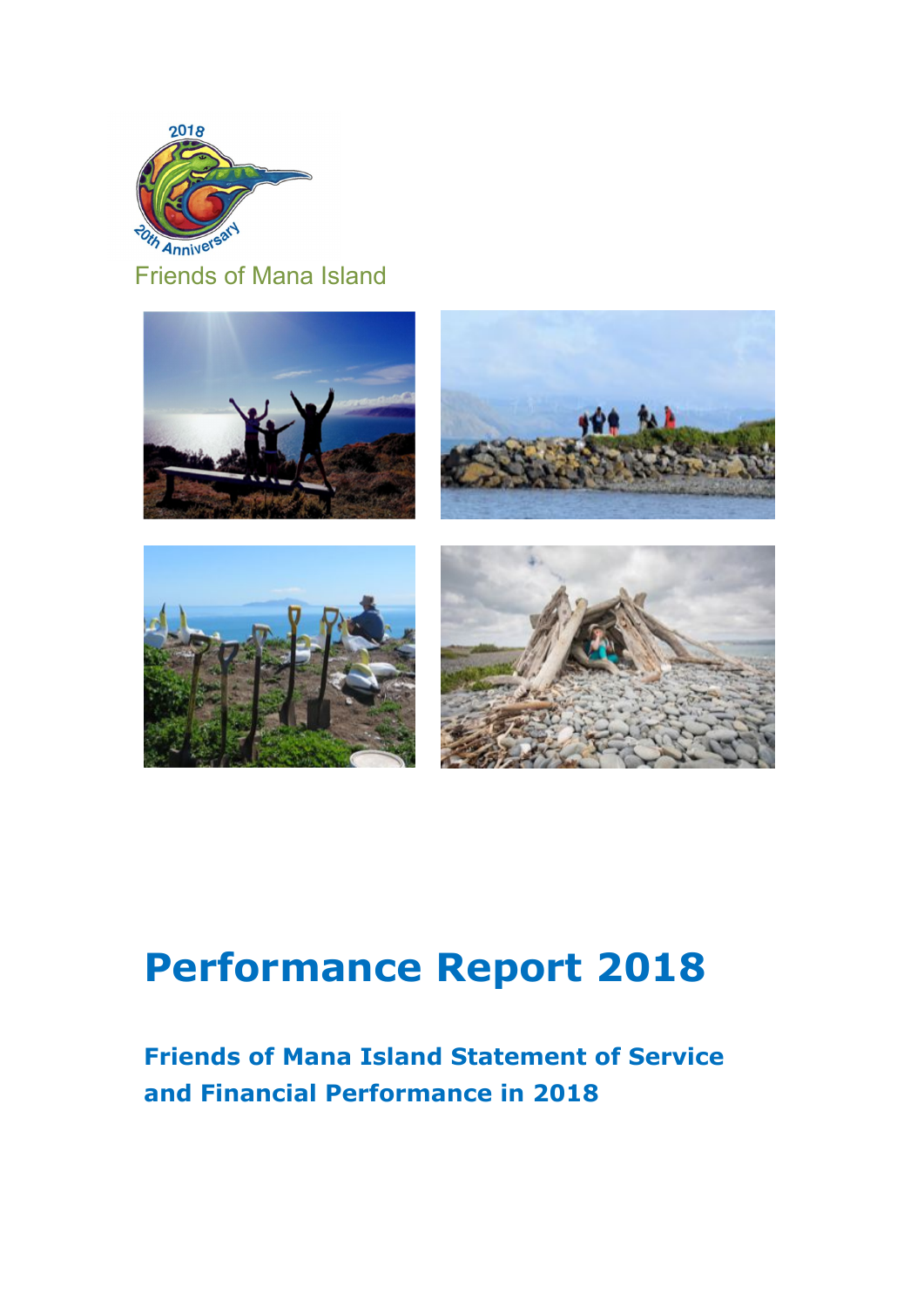

**FRIENDS OF MANA ISLAND INC PERFORMANCE REPORT FOR THE YEAR ENDED 2018**

## **CONTENTS**

|                                           | Page              |
|-------------------------------------------|-------------------|
|                                           |                   |
| <b>Entity Information</b>                 | 2                 |
| <b>Statement of Service Performance</b>   | $3 - 8$           |
| <b>Statement of Financial Performance</b> | 9                 |
| <b>Statement of Financial Position</b>    | 10                |
| <b>Statement of Cash Flows</b>            | 11                |
| <b>Statement of Accounting Policies</b>   | $12 \overline{ }$ |
| Notes to the Performance Report           | $13 - 15$         |
| Independent Assurance Review Report       | 16                |
| Our sponsors                              | 17                |

*Cover photos are some of the winning entries from FOMI's 20th anniversary photo competition, 2018:* Left - 'We Made It' by Hayleigh Baker; and 'Tea Break' by Helen Gray. Right - 'Nice Place for a Meeting' by *Fairlie Atkinson; and 'Inspecting Shells' by Brendan Doran.*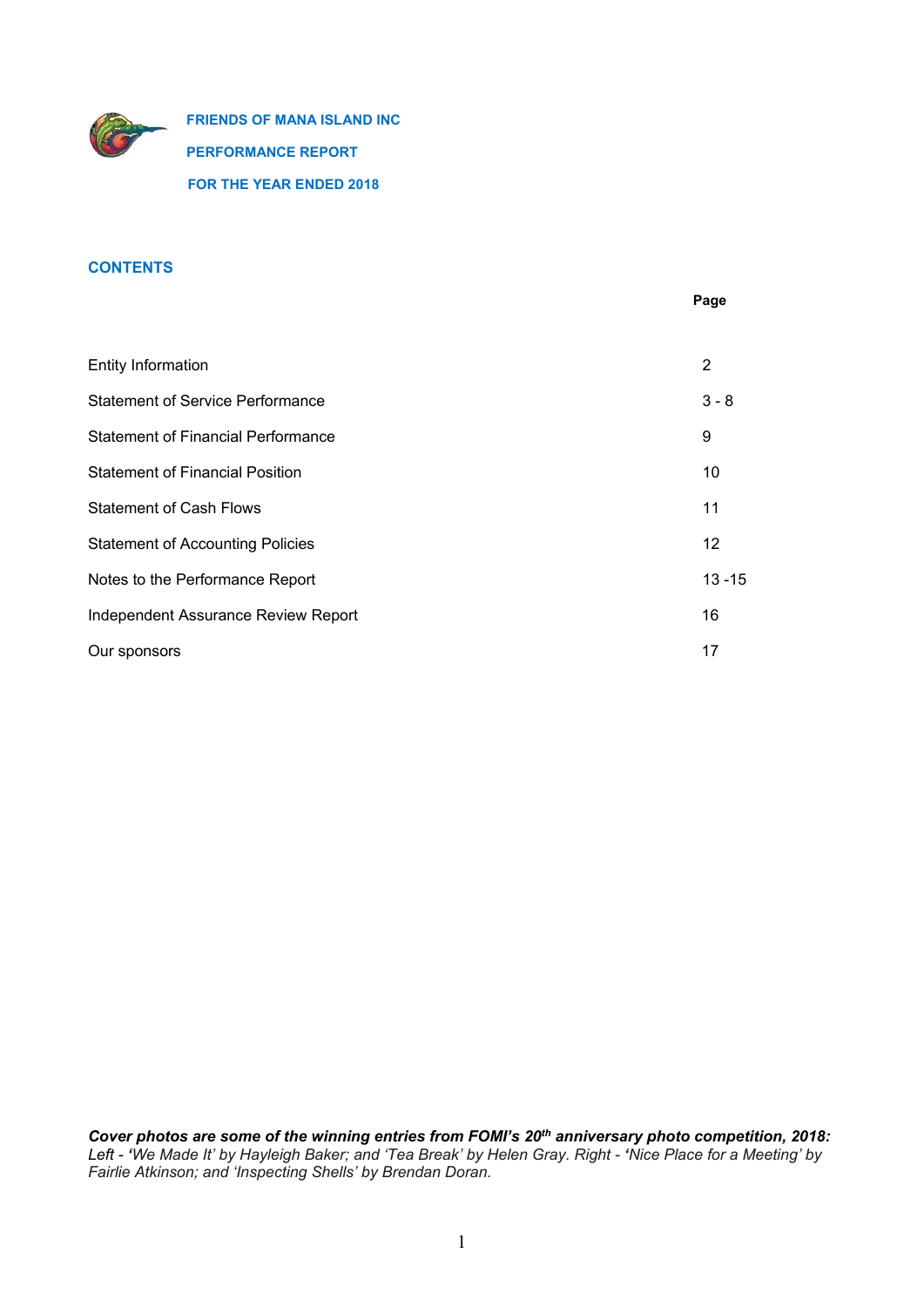**ENTITY INFORMATION**

## **FOR THE YEAR ENDED 31 DECEMBER 2018**

| Legal name                 | Friends of Mana Island Incorporated ("FOMI")                                                                                                                                                                                                                                                                                                                                                   |  |  |  |  |
|----------------------------|------------------------------------------------------------------------------------------------------------------------------------------------------------------------------------------------------------------------------------------------------------------------------------------------------------------------------------------------------------------------------------------------|--|--|--|--|
| <b>Type of entity</b>      | Incorporated Society - Registration number 932457<br>Registered Charity - CC27290                                                                                                                                                                                                                                                                                                              |  |  |  |  |
| <b>Purpose</b>             | FOMI was established for educational and charitable objects and<br>purposes and to:                                                                                                                                                                                                                                                                                                            |  |  |  |  |
|                            | a. Promote and enhance the scientific reserve on Mana Island and to<br>ensure the continuance of the project to provide financial, material<br>and physical support for the work on Mana Island.                                                                                                                                                                                               |  |  |  |  |
|                            | b. Encourage and provide opportunities for persons and corporate<br>bodies within New Zealand to take an active interest in all aspects<br>of conservation on Mana Island.                                                                                                                                                                                                                     |  |  |  |  |
|                            | Promote and heighten public awareness of the existence, role and<br>C.<br>activities of Friends of Mana Island.                                                                                                                                                                                                                                                                                |  |  |  |  |
|                            | d. Do all such things as are conducive or incidental to the attaining of<br>the said objects or any of them.                                                                                                                                                                                                                                                                                   |  |  |  |  |
| Governance                 | FOMI is governed by an Executive Committee, comprised of the<br>President, Vice-President, Treasurer, Secretary, and a Ngati Toa<br>representative, plus four others, all of whom are elected at the annual<br>general meeting.                                                                                                                                                                |  |  |  |  |
| <b>Executive Committee</b> | Brian Bell (President until his resignation on 21 March 2018)<br>John McKoy (appointed President 21 March 2018)<br>Linda Kerkmeester (Vice President)<br>Philippa Doig (Secretary)<br>Dick Fernyhough (Treasurer)<br>Richard Grasse (appointed 21 March 2018)<br>Jason Christensen<br>Philippa Sargent<br>Dale Shirtliff<br>In addition to the above, the Executive Committee co-opted Darlene |  |  |  |  |
|                            | Adams as Membership Secretary and Hannah Kyle-Parker as our<br>Volunteer Officer.                                                                                                                                                                                                                                                                                                              |  |  |  |  |
| <b>Honorary reviewer</b>   | lan Hoare                                                                                                                                                                                                                                                                                                                                                                                      |  |  |  |  |
| <b>Honorary solicitor</b>  | Roger Hayman                                                                                                                                                                                                                                                                                                                                                                                   |  |  |  |  |
|                            | Sources of cash and resources FOMI's activities are funded from membership subscriptions, donations,<br>grants from commercial and philanthropic organisations, and interest<br>received from its investments. FOMI relies on volunteers to assist with its<br>various projects and input from the Department of Conservation, with<br>whom it has a close working relationship.               |  |  |  |  |
| <b>Directory</b>           | Postal address:<br>PO Box 54-101, Mana, Porirua 5247, New Zealand<br>Website:<br>www.manaisland.org.nz<br>Facebook:<br>www.facebook.com/manaislandfriends/                                                                                                                                                                                                                                     |  |  |  |  |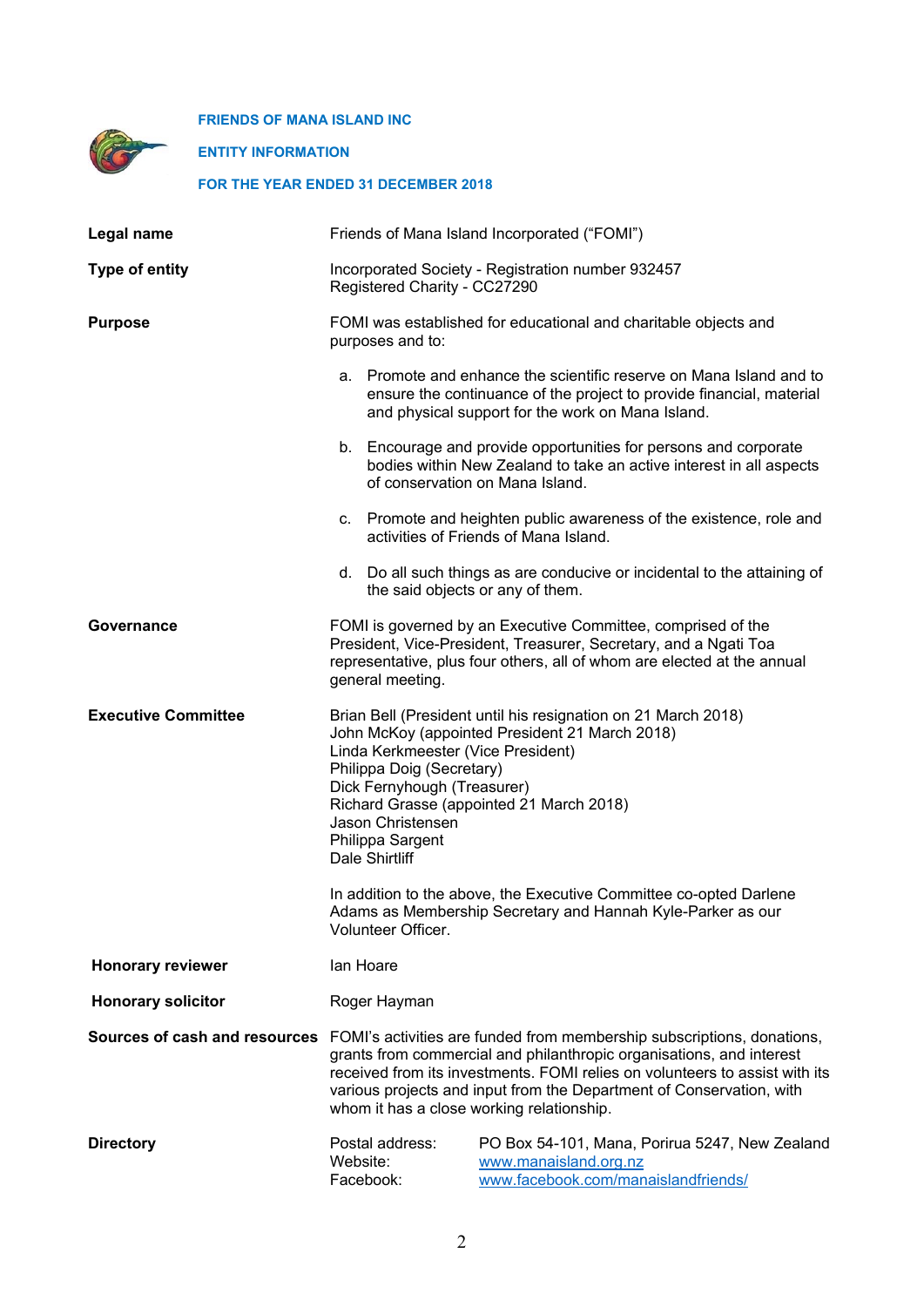

**FRIENDS OF MANA ISLAND INC STATEMENT OF SERVICE PERFORMANCE FOR THE YEAR ENDED 31 DECEMBER 2018**

## **OUTCOMES**

The three principal outcomes sought by FOMI are to:

- 1. Promote and enhance the scientific reserve on Mana Island and to ensure the continuance of the project to provide financial, material and physical support for the work on Mana Island.
- 2. Encourage and provide opportunities for persons and corporate bodies within New Zealand to take an active interest in all aspects of conservation on Mana Island.
- 3. Promote and heighten public awareness of the existence, role and activities of FOMI.

## **OUTPUTS**

Outputs achieved during 2018, FOMI's 20<sup>th</sup> anniversary year, included:

## *White-faced storm petrel translocation begins 2019*

- A successful reconnaissance visit to the Chatham Islands was completed by FOMI in February 2018 to evaluate technical aspects of the proposal, and to initiate negotiations with tangata whenua.
- A second visit by a FOMI team was carried out in September 2018 to discuss the proposed transfer further with tangata whenua, seek support for the project and explore options for community engagement.
- Verbal advice of approval by DOC for the transfer was received in November 2018 to allow FOMI to begin planning for the transfer pilot (approximately 50 birds) in February 2019.
- We are very grateful to OMV New Zealand Ltd for funding this project.

## *Fernbird translocation planned for 2019*

- FOMI has been actively preparing for a translocation of fernbirds from Rotokare Scenic Reserve in Taranaki to Mana Island.
- The translocation proposal for transferring 40 birds was approved by DOC in October 2018.
- The translocation is subject to confirmation that there are enough birds at the source location for translocating in April/May 2019.

## *Fluttering shearwaters - monitoring and burrow maintenance*

*Fernbird. Photo: Christopher Stephens.*

- FOMI maintains a watching brief over the fluttering shearwater colony on Mana Island.
- In early January 2018, 25 fluttering shearwater chicks were banded on Mana Island before they fledged. This brings the total number of Mana raised chicks fledging since 2011 to 118.
- FOMI volunteers, with the help of the DOC ranger and bird scientists, monitored returning adult birds in July, August and later months.



*White-faced storm petrel chick. Photo: Cathy Mitchell.*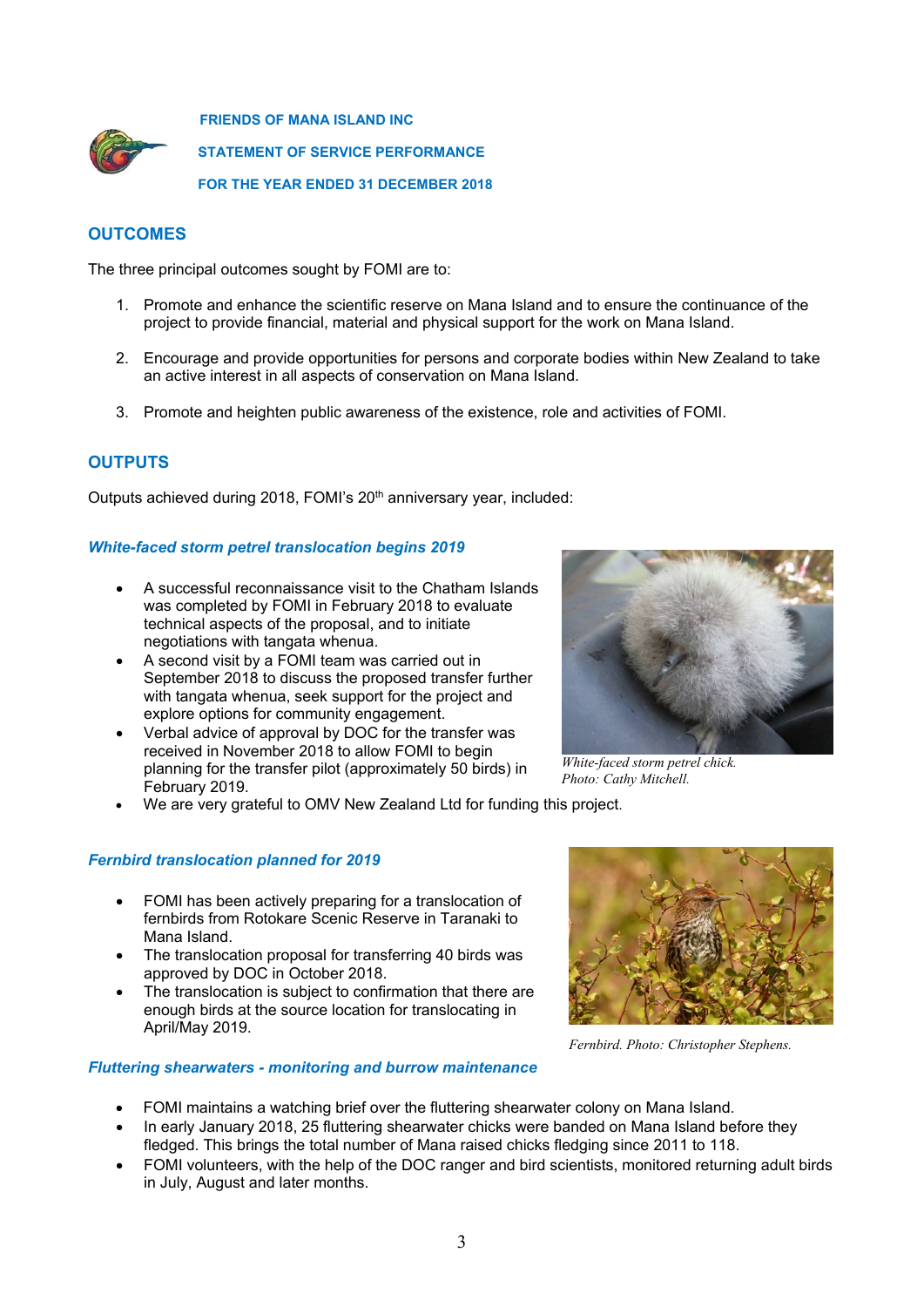- Of the 69 birds captured during monitoring in the 2017/18 season, 52 were birds that had been translocated 'chicks' and returned, 4 were new migrants, and 10 were birds hatched and raised on Mana Island.
- Maintenance of the birds' artificial burrows was carried out by FOMI volunteers in April. Burrow lids and trench/tunnel access were cleared of grass growth and rotting burrow components were replaced.

## *Ngahere and green gecko monitoring*

- The ngahere (forest) geckos on Mana Island are sourced from the GBC Winstone quarry in Belmont, Lower Hutt. They are considered to be at risk and declining in numbers, so Mana Island is a safe haven to translocate geckos affected by the quarry's expansion.
- In January 2018 the ngahere gecko fence on Mana Island was removed. Ngahere movement was monitored using radio tracking. A final group of ngahere was transferred and released after this and also radio tracked. The latter were very mobile in comparison to those that had been confined while the fence was up.



*Heather Evans and Annemieke Hendriks looking for ngahere gecko. Photo: Dale Shirtliff.*

- During 2018, FOMI volunteers who had been trained in lizard work, monitored the ngahere gecko numbers during each work trip. Data was sent to EcoGecko consultant Trent Bell. Trent is now accumulating data, working as a FOMI volunteer.
- As in 2017 the number of ngahere gecko recorded was down during the colder months, however more were found in the latter, warmer part of the year. Monitoring by FOMI volunteers will continue.
- Green geckos were released on the island in November and the FOMI team will monitor these too.
- A dedicated, well-trained team carries out the gecko monitoring work.

## *Flax weevil trial continues*

- Flax weevils are threatened flightless beetles that were translocated to Mana Island from Maud Island in the Marlborough Sounds in 2004 and 2006. On Mana they have proliferated to an unexpected extent and caused localised death of flaxes and habitat modification, thus threatening a rare lizard, the goldstripe gecko. Mana Island holds the single largest population of goldstripe gecko.
- Work is underway to determine why the weevils have thrived, focusing on natural control agents, such as fungus. It is also looking at whether flax plants from Maud Island have greater resistance



*Damage to flax on Mana Island caused by the flax weevil.*

- than Mana Island flax, and the role of soil moisture in flax resistance to weevil damage.
- The more than 500 flax seedlings raised from Maud Island seeds and planted by FOMI volunteers on Mana Island, together with locally-sourced flaxes in specially marked plots, have been monitored over 2018.
- A second trial using mature flax plants will assess the effects of slope and drainage, the use of irrigation and the introduction of a fungus (a strain of *Beauveria pseudobassiana*) known to control flax weevil on other islands.
- FOMI is now considering trials to see whether the fungus can be used to innoculate soil around flaxes ahead of the spreading weevils, to reduce the damage they cause to plants on Mana.
- Our thanks to Allflex for providing ongoing sponsorship support for this project.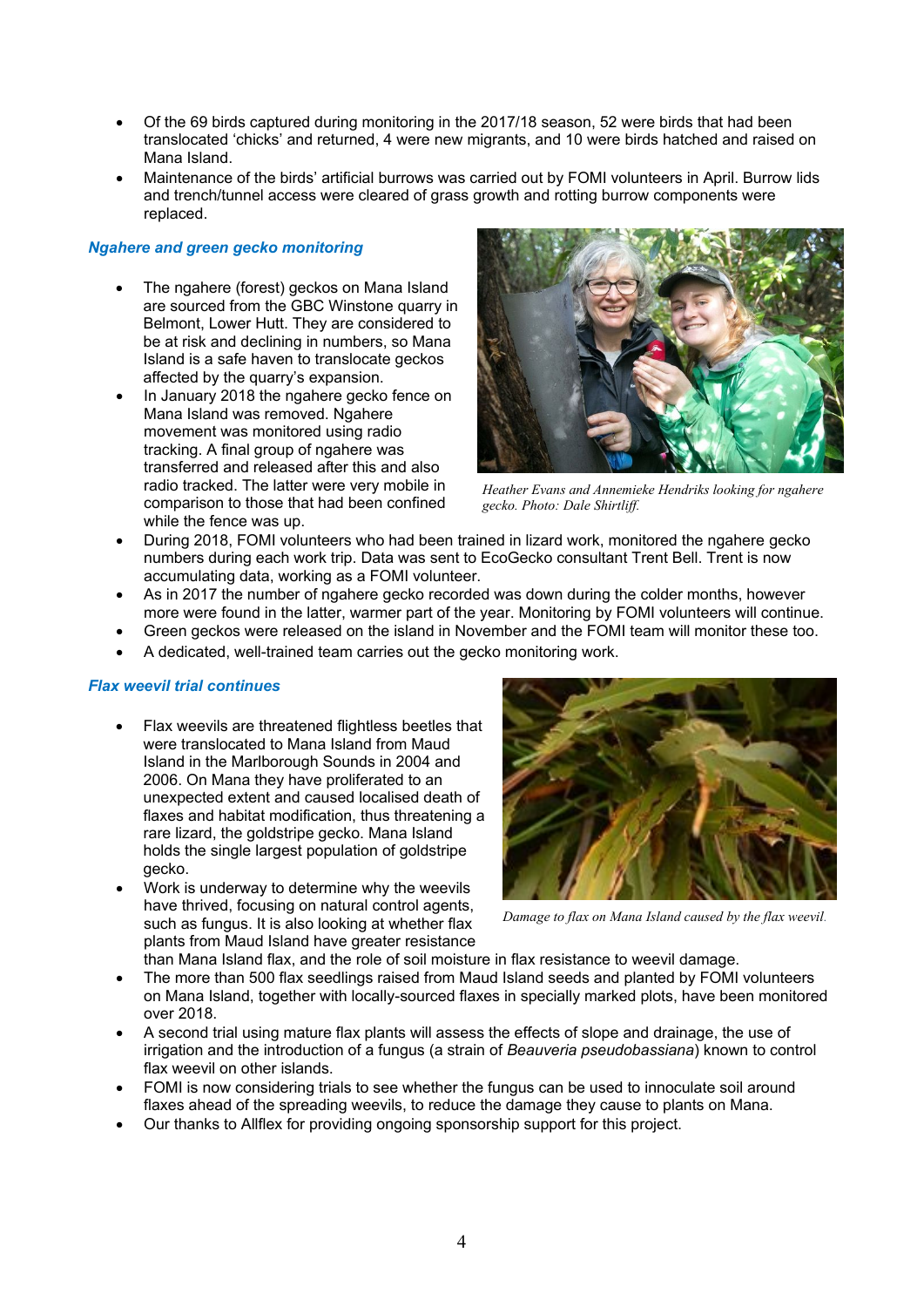## *Waikoko wetland enhancement project progresses*

- The Waikoko wetland was created in 1999 to provide a freshwater coastal habitat for bird and aquatic wildlife. It is currently silting up and needs culvert maintenance, repair and some replanting to improve habitat for wetland birds and aquatic wildlife.
- In 2018 FOMI completed plans for enhancing the wetland, with work getting underway in 2019.
- The work includes installing two new culverts and clearing some existing culverts to improve the way water flows through the wetland.
- A new wetland walkway will be constructed to enhance the visitor experience with signage and seating. This will provide a short flat alternative for those not wanting to do the full circuit around the island.
- Clearance of some woody vegetation from self-seeded species has begun. Further work is planned for 2019, including propagation and planting of more wetland species.
- A bird hide has been designed and will be pre-fabricated on the mainland for installation on the edge of the wetland with the help of volunteers in the summer of 2019.
- Fernbirds will be released in the wetland in April/May 2019.
- We are grateful to OMV New Zealand Ltd for sponsorship of the wetland project.

## *Volunteer working bees*

- Working bees are an important part of FOMI's programme involving volunteers. These trips comprise two days and two nights over a weekend, with a range of tasks to match the diverse groups of volunteers.
- During 2018 FOMI conducted six work trips to Mana Island.
- Tasks in 2018 included the more traditional activities such as light-



*Volunteers on FOMI's June 2018 work party. Photo: Dale Shirtliff.*

- welling of trees, seabird burrow maintenance, flax trial pitfall trapping, tree planting and weeding. The focus is shifting to monitoring on each trip. Groups are trained to carry out a range of monitoring tasks including five-minute bird counts at locations dotted around the island; trial flax planting monitoring; ngahere and green gecko monitoring; and pitfall trapping and night monitoring of fauna at the mature flax trial site. Two Master's students are carrying out their thesis based on this monitoring work.
- DOC subsidised all six work trips, and the funding was topped up by FOMI.
- At least six work trips will be run in 2019 to continue this work.

## *Guided trips to Mana Island*

- Part of the reason for FOMI's existence is to encourage visitors to share the experience of visiting the island and heighten public awareness of restoration efforts.
- 2018 was the third season of regular guided trips to Mana Island by FOMI. FOMI conducted 21 guided trips to the island in 2018 (2017: 17) comprising 610 visitors (2017: 452) plus guides. Feedback about the trips has been overwhelmingly positive.
- The cost has been held at \$50 for FOMI members and \$60 for non-members. An innovation in 2018 was to establish a child rate. Children under 14 now pay half price to encourage families to visit Mana Island. Fourteen gift vouchers for trips were sold in 2018.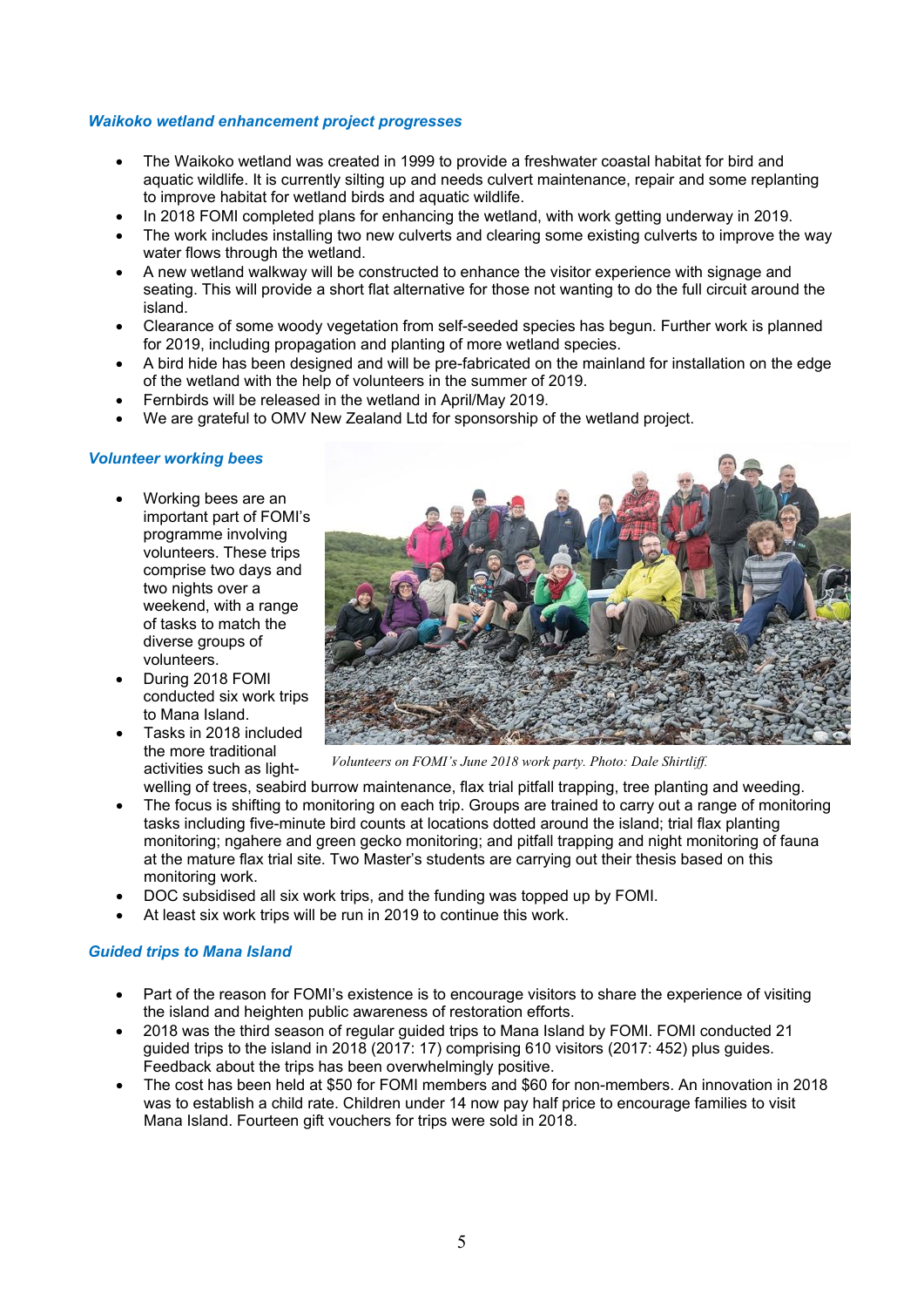- Two trained volunteer guides accompany each trip with a maximum of 28 visitors per trip.
- At the end of 2018 FOMI had 13 guides – 11 fully qualified and 2 in training. Twelve guides are trained in first-aid, and the remaining one will complete a course in 2019.
- In June, FOMI held a guide training session to give new guides the opportunity to meet the rest of the team and to update everyone on the activities of the FOMI Executive.
- DOC rangers, Nick Fisentzidis and Gen Spargo have been very welcoming and helpful with FOMI's guided trips, greeting and farewelling groups each time. They held a biosecurity hui for FOMI guides in December to update quides on



*Vella family reunion on Mana Island, with stories in the woolshed. Photo: Robert McClean.*

biosecurity requirements and provide tips for biosecurity checks.

- In April 2018, the great grandson of Mariano Vella, Robert McClean, organised for 75 Vella family members to visit Mana Island for a reunion. This required three boat trips. Eight trees were planted in memory of Mariano Vella's eight children.
- The guided trips to Mana Island are providing an income stream for FOMI's work, as well as encouraging new FOMI members, and even inspiring some to volunteer on work parties.
- Our thanks to Swazi for sponsoring the jackets worn by our guides.

## *Interpretation work on Mana Island*

- In 2018 the display panels in the woolshed were updated and capping was placed on top of the panels to minimise gecko droppings.
- Work began on upgrading the lighting in the woolshed from halogen to LED.
- A new signpost was mounted at the old lighthouse site showing the distance to lighthouses in the region.
- FOMI also updated and replaced the rata interpretation sign.

## *Historical heritage work*

 In 2018 FOMI continued to maintain some of the historic sites on Mana Island. Work parties undertook work in Bell's Garden, the original garden of farmer John Bell. This involved cutting down and removing woody vegetation to expose the original 'ditch and bank' garden, as per DOC management plans. This will continue in 2019.



*New lighthouse signage on Mana Island. Photo: Jason Christensen.*

 As part of maintaining the island's vegetation heritage, FOMI has been growing peach trees on the mainland as an insurance population, using stones taken from the original peach trees planted by John Bell. About 40 trees were ready for planting in 2018 and sold to members as a fundraiser.

## *Monitoring work increased*

- A new series of five-minute bird counts was established in mid 2018.These counts are carried out by volunteers on working bees.
- A monitoring plan for ngahere gecko was set up in mid 2018 after the ngahere fence was removed.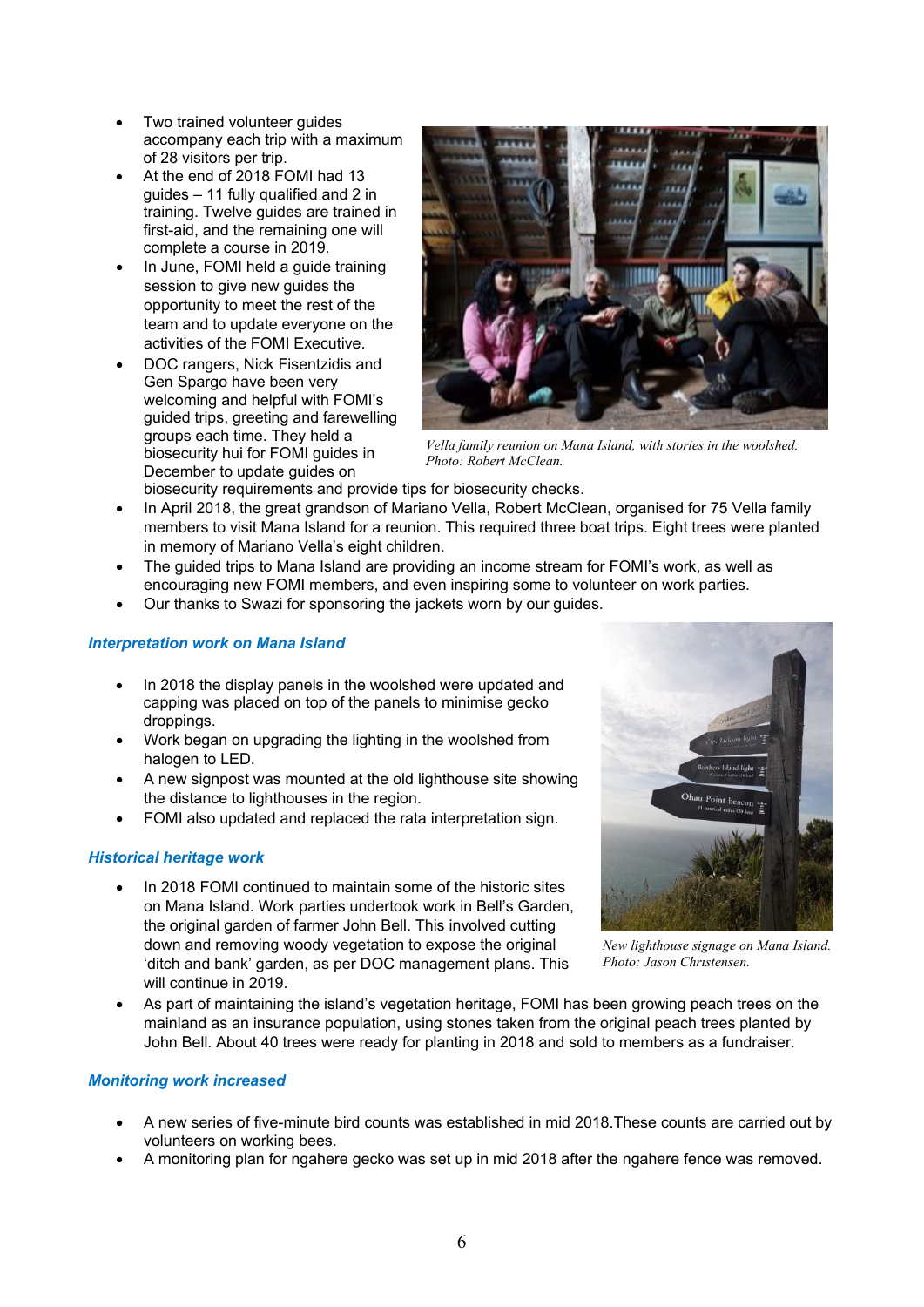Monitoring of seabird translocation projects continued in 2018 on Mana Island, with FOMI volunteers assisting.

## *20th anniversary celebrations in 2018*

- 2018 was the 20<sup>th</sup> anniversary of the establishment of FOMI. During the year a series of activities on the theme of "Celebrating Our Volunteers".
- In March, a celebratory picnic was held on Mana Island. Two boatloads of picnickers of all ages made the trip across on a glorious sunny day. After exploring the island there were short speeches and the cutting of a special cake decorated with native plants and shells.
- In August, FOMI mounted an exhibition at Pataka in Porirua, with a well-attended opening function. The centrepiece was a large model of Mana Island, meticulously constructed by Doug Royson. Photos showed volunteers on early planting expeditions, doing bird and lizard work, maintenance and guiding, and beautiful images of wildlife. Panoramas showed the island in the 1980s compared with now. Videos by Kaboose Media and Holly Turner featured a weekend work party and guided trips. The display panels were designed by Sue Hobbs. The exhibition attracted many visitors and was a great way to showcase the work of our volunteers.



*Model maker Doug Royson with Mana Island model – at FOMI's 20th anniversary exhibition. Photo: Philippa Sargent.*

- During the exhibition, a series of Sunday short talks featured experts talking about "How to Restore an Island" including the restoration plan, eradication of mice, bringing back the birds and lizards, and planting trees. We are very grateful to the speakers.
- FOMI also held a photo competition which attracted 112 entries from some very talented photographers. The winners were announced at Pataka in August with several extra awards given for highly commended. Our thanks to the judges Destina Munro and Linda Kerkmeester.

## *FOMI in the news*

- FOMI's 20<sup>th</sup> anniversary celebrations received lots of local media attention including making the new model of Mana Island, the exhibition opening function, the short talks, and the photo competition.
- The death in January 2018 of Nigel, the sole live occupant of the concrete gannet colony, attracted considerable local and international media attention which continued throughout the year, with plays, a puppet show movie, and animations being created about him by people touched by his story.
- A reconnaissance trip by FOMI representatives to the Chatham Islands in February to practice the transfer of whitefaced storm petrels to Mana Island was covered locally.



*Reconnaissance team for white-faced storm petrel translocation: Cathy Mitchell, Brian Bell and Graeme Taylor, with chicks, measuring gear, and marker poles on Rangatira/Hokorereora Island, in the Chathams. Photo: Erin Patterson.*

- A feature article by FOMI volunteer Gillian Candler describing the work of volunteers during a weekend work party was published by the *Dominion Post* and *Stuff* during Conservation Week in September.
- Two FOMI volunteers were interviewed for a RNZ National series on which aired in January 2019.
- There was a steady increase in FOMI's Facebook followers during 2018, rising from 573 in January to 1,367 by the end of the year.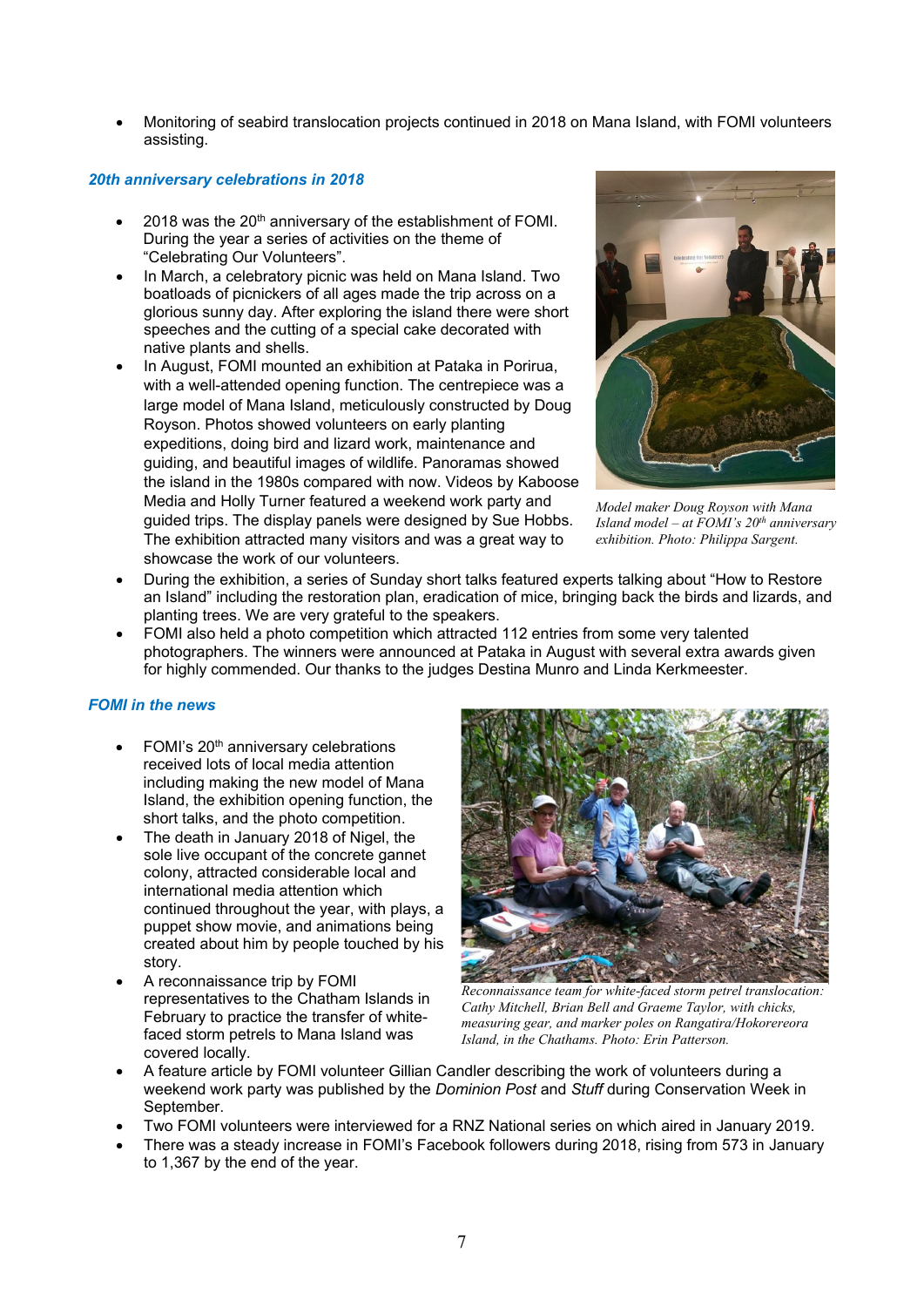## *Tribute to Brian Paget*

- In 2018, Brian Paget, one of FOMI's foundation members and a Distinguished Life Member sadly passed away.
- Brian made a huge contribution to the establishment of FOMI. He gave 16 years of dedicated service to FOMI, including as President 2003–2007 and 2012–2015; and as Vice-President 2008–2011. He will be sorely missed.

## *Membership*

 Paid-up membership of FOMI (as at 31 December 2018) was 196 members, a 31 percent increase on the 150 members in 2017. (Refer Note 8 on page 14.)

## *Volunteer hours*

For the year ended 30 June 2018 (DOC's financial year) FOMI contributed an estimated 5,514 volunteer hours (2017: 4,398 volunteer hours) as set out below.

|                      | 2017-18 | 2016-17 |
|----------------------|---------|---------|
| Number of volunteers | 222     | 148.    |
| Number of hours      | 5.514   | 4.398   |



*Some more of the winning photos from FOMI's 20th anniversary photo competition in 2018. "Takahe Encounter by Leon Berard; "Yellow-Crowned Kakariki" by Emma Rowell; "Dancing Red Bill" by Allan Sheppard; "Ducklings All in a Row" by Leon Berard.*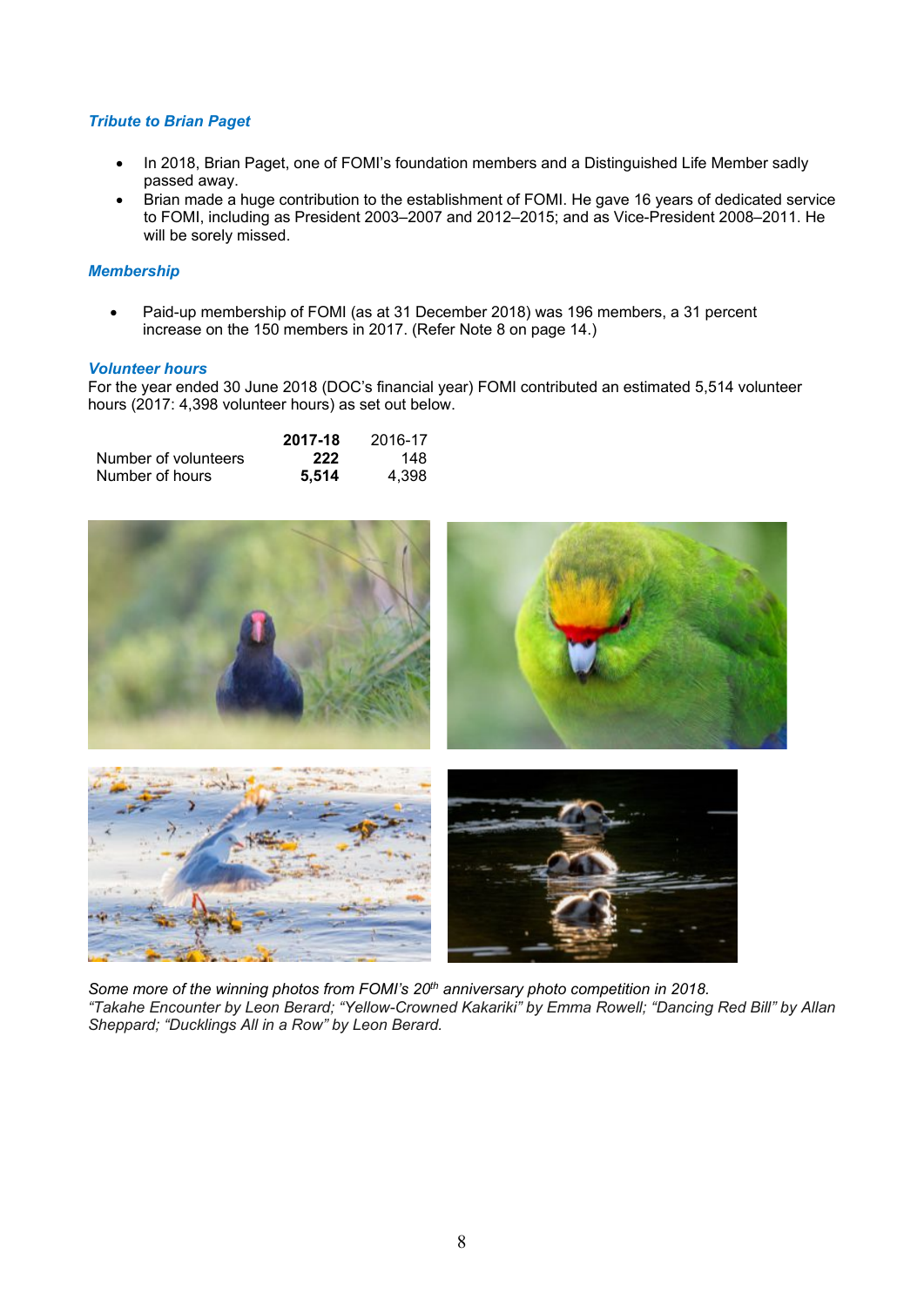## **STATEMENT OF FINANCIAL PERFORMANCE**

## **FOR THE YEAR ENDED 31 DECEMBER 2018**

| <b>Revenue</b>                                    | <b>Notes</b> |             | 2018                |        | 2017        |
|---------------------------------------------------|--------------|-------------|---------------------|--------|-------------|
|                                                   |              | \$<br>2,861 | \$                  | \$     | \$<br>2,207 |
| Subscriptions - renewals<br>- new members         |              | 1,087       |                     |        | 928         |
|                                                   |              |             | 3,948               |        | 3,135       |
|                                                   |              |             |                     |        |             |
| Donations & grants:<br><b>Trust House Limited</b> |              |             |                     | 4,800  |             |
| Less unused grant with conditions                 |              |             |                     |        | 4,800       |
| <b>OMV New Zealand Limited</b>                    | $\mathbf 1$  | 13,586      |                     | 23,500 |             |
| Less unused grant with conditions                 |              |             | 13,586              | 19,308 | 4,192       |
| Department of Conservation                        | 10           |             | 2,700               |        | 1,800       |
| Sundry donations                                  |              |             | 1,513               |        | 1,920       |
|                                                   |              |             | $\overline{21,747}$ |        | 15,847      |
|                                                   |              |             |                     |        |             |
| Wellington Airport Regional Development Award     |              |             |                     |        | 1,000       |
| Fundraising income (net)                          | 4            |             | 8,656               |        | 8,130       |
| Interest received                                 | 3            |             | 2,214               |        | 2,800       |
|                                                   |              |             | 32,617              |        | 27,777      |
| <b>Expenses</b>                                   |              |             |                     |        |             |
| Projects:                                         |              |             |                     |        |             |
| Fernbirds                                         |              |             |                     | 1,304  |             |
| Flax weevil trial                                 |              | 805         |                     | 2,518  |             |
| Fluttering shearwater                             |              | 479         |                     |        |             |
| General maintenance                               |              | 7,339       |                     | 4,008  |             |
| Interpretation and guiding                        |              | 1,946       |                     | 1,134  |             |
| Lizard monitoring                                 |              | 246         |                     |        |             |
| Oral history                                      |              | 305         |                     |        |             |
| Visitor Centre proposal                           |              |             |                     | 4,800  |             |
| White-faced storm petrels                         |              | 13,586      |                     | 2,888  |             |
|                                                   |              |             | 24,706              |        | 16,652      |
| Administration expenses                           |              |             | 577                 |        | 918         |
| Anniversary celebrations                          |              |             | 3,198               |        |             |
| Depreciation                                      | 5            |             | 2,501               |        | 2,560       |
| Guide jackets and badges                          |              |             |                     |        | 471         |
| Insurance                                         |              |             | 450                 |        | 450<br>414  |
| Storage<br>Web hosting and design expenses        |              |             | 225                 |        | 225         |
| <b>Total expenses</b>                             |              |             | 31,657              |        | 21,690      |
|                                                   |              |             |                     |        |             |
| Surplus for the year                              |              |             | 960                 |        | 6,087       |
|                                                   |              |             |                     |        |             |

**The Statement of Accounting Policies on page 12 and the Notes on pages 13-15, form an integral part of these financial statements.**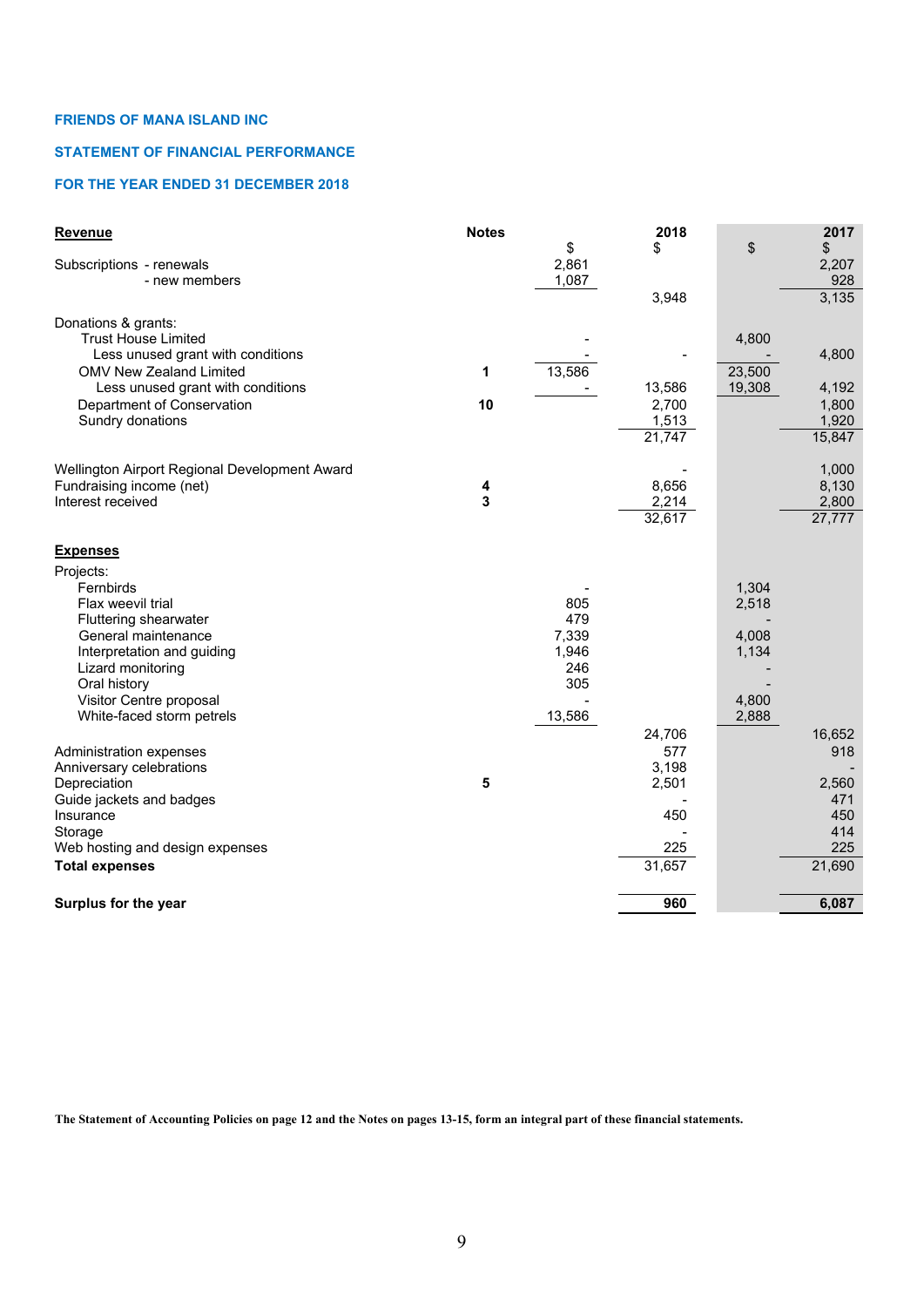#### **STATEMENT OF FINANCIAL POSITION**

## **AS AT 31 DECEMBER 2018**

| <b>Assets</b>                     | <b>Notes</b> | 2018   | 2017    |
|-----------------------------------|--------------|--------|---------|
| <b>Current Assets</b>             |              | \$     | \$      |
| TSB Bank Limited- current account |              | 37,416 | 10,359  |
| TSB Bank Limited- term deposits   | 6            | 43,089 | 82,456  |
| <b>GST</b> receivable             |              | 1,651  | 818     |
| Stock on hand (T-shirts)          |              |        | 489     |
| Prepaid expenses                  |              | 135    |         |
| <b>Accrued interest</b>           |              | 270    | 200     |
| <b>Total Current Assets</b>       |              | 82,561 | 94,322  |
| <b>Fixed Assets</b>               | 5            |        |         |
| Mobile field station              |              | 1,200  | 1,400   |
| Global positioning system devices |              | 200    | 400     |
| Whitaker's skink cages            |              | 1,866  | 3,732   |
| Sundry assets and loose tools     |              | 940    | 1,175   |
| <b>Total Fixed Assets</b>         |              | 4,206  | 6,707   |
| <b>Total Assets</b>               |              | 86,767 | 101,029 |
| <b>Liabilities</b>                |              |        |         |
| <b>Current Liabilities</b>        |              |        |         |
| Accounts payable and accruals     |              | 1,679  | 4,612   |
| Unused grants with conditions     | $\mathbf{2}$ | 28,194 | 41,780  |
| Subscriptions paid in advance     |              | 335    | 447     |
| Prepaid income                    | 7            | 2,609  | 1,200   |
| <b>Total Current Liabilities</b>  |              | 32,817 | 48,039  |
| <b>Net Assets</b>                 |              | 53,950 | 52,990  |
|                                   |              |        |         |
| <b>Accumulated Funds</b>          |              |        |         |
| Opening balance                   |              | 52,990 | 46,903  |
| Surplus for the year              |              | 960    | 6,087   |
| <b>Total Accumulated Funds</b>    |              | 53,950 | 52,990  |

 $\mathcal{A}$  $\overline{\phantom{a}}$  $\mathcal{C}$ 

John McKoy (President)

myllers b

Dick Fernyhough (Treasurer)

**The Statement of Accounting Policies on page 12, and the Notes on pages 13-15 form an integral part of these financial statements.**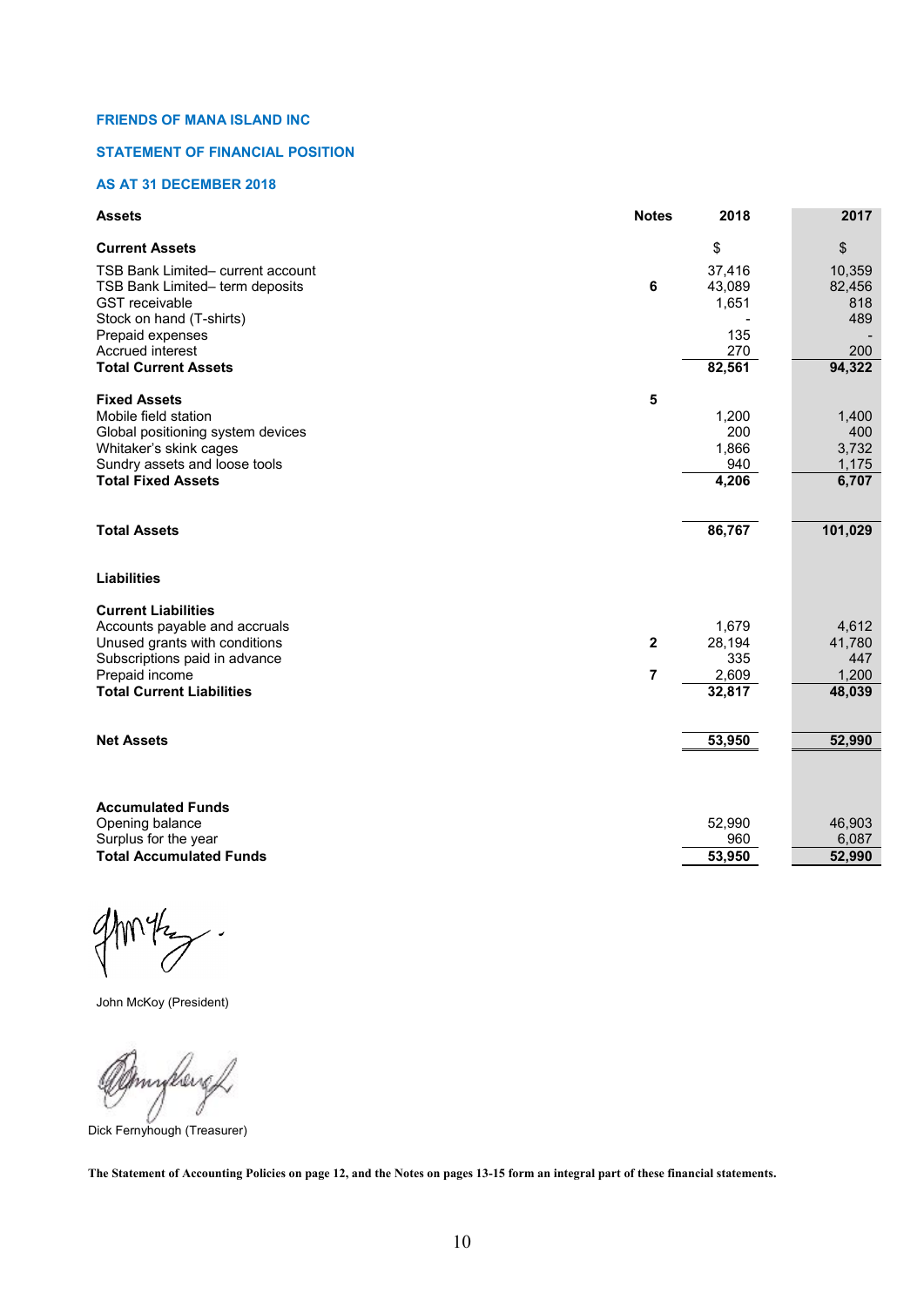## **STATEMENTS OF CASH FLOWS**

## **FOR THE YEAR ENDED 31 DECEMBER 2018**

|                                                                                      | <b>Notes</b> |             | 2018            |                       | 2017            |
|--------------------------------------------------------------------------------------|--------------|-------------|-----------------|-----------------------|-----------------|
| <b>Cash Flows from Operating Activities</b>                                          |              |             |                 |                       |                 |
| Donations and grants<br>Department of Conservation<br><b>OMV New Zealand Limited</b> | 10<br>18.2   | \$<br>2,700 | \$              | \$<br>1,800<br>23,500 | \$              |
| Sundry donations                                                                     |              | 1,513       | 4,213           | 1,920                 | 27,220          |
| Award - Wellington Regional Community Award                                          |              |             |                 |                       | 1,000           |
| Fundraising activities                                                               |              |             | 37,584          |                       | 28,865          |
| Interest                                                                             |              |             | 621             |                       | 2,684           |
| Members' subscriptions                                                               |              |             | 3,835<br>46,253 |                       | 3,452<br>63,221 |
|                                                                                      |              |             |                 |                       |                 |
| Cash was applied to -                                                                |              |             |                 |                       |                 |
| Projects -<br>Fernbirds                                                              |              |             |                 | 3,304                 |                 |
| Flax weevil trial                                                                    |              | 2,805       |                 | 518                   |                 |
| <b>Fluttering Shearwaters</b>                                                        |              | 479         |                 |                       |                 |
| Interpretation and guiding                                                           |              | 2,216       |                 | 864                   |                 |
| General maintenance                                                                  |              | 5,539       |                 | 4,008                 |                 |
| Lizard monitoring                                                                    |              | 246         |                 |                       |                 |
| Oral history                                                                         |              | 305         |                 |                       |                 |
| Visitor centre proposal                                                              |              |             |                 | 4,800                 |                 |
| White-faced storm petrels                                                            |              | 14,250      |                 | 546                   |                 |
|                                                                                      |              |             | 25,840          |                       | 12,040          |
| Administration                                                                       |              |             | 1,385           |                       | 1,577           |
| Anniversary celebrations                                                             |              |             | 3,198           |                       |                 |
| Fundraising activities                                                               |              |             | 28,830          |                       | 19,636          |
| Guide jackets and badges                                                             |              |             |                 |                       | 901             |
| Net GST                                                                              |              |             | 833             |                       | 2,876           |
| Storage                                                                              |              |             |                 |                       | 414             |
| Trust House Limited - refund of unspent grant                                        |              |             |                 |                       | 15,200          |
| <b>Net Cash Flows from Operating Activities</b>                                      |              |             | 60,086          |                       | 52,644          |
|                                                                                      |              |             |                 |                       |                 |
| <b>Net Cash Flows from Operating Activities</b>                                      |              |             | (13, 833)       |                       | 10,577          |
| <b>Cash Flows from Investing and Financing</b><br><b>Activities</b>                  |              |             |                 |                       |                 |
| Cash was received from -                                                             |              |             |                 |                       |                 |
| Proceeds from maturing term deposits                                                 |              |             | 40,890          |                       | 56,557          |
| Cash was applied to -<br>Investment in term deposits                                 |              |             |                 |                       | 82,456          |
| Net Cash Flows from Investing and Financing                                          |              |             | 40,890          |                       | (25, 899)       |
|                                                                                      |              |             |                 |                       |                 |
| Net increase (decrease) in cash                                                      |              |             | 27,057          |                       | (15, 322)       |
| Opening cash                                                                         |              |             | 10,359          |                       | 25,681          |
| Closing cash                                                                         |              |             | 37,416          |                       | 10,359          |
| This is represented by -<br>TSB Bank Limited - current account                       |              |             | 37,416          |                       | 10,359          |
|                                                                                      |              |             |                 |                       |                 |

**The Statement of Accounting Policies on page 12, and the Notes on pages 13-15, form an integral part of these financial statements.**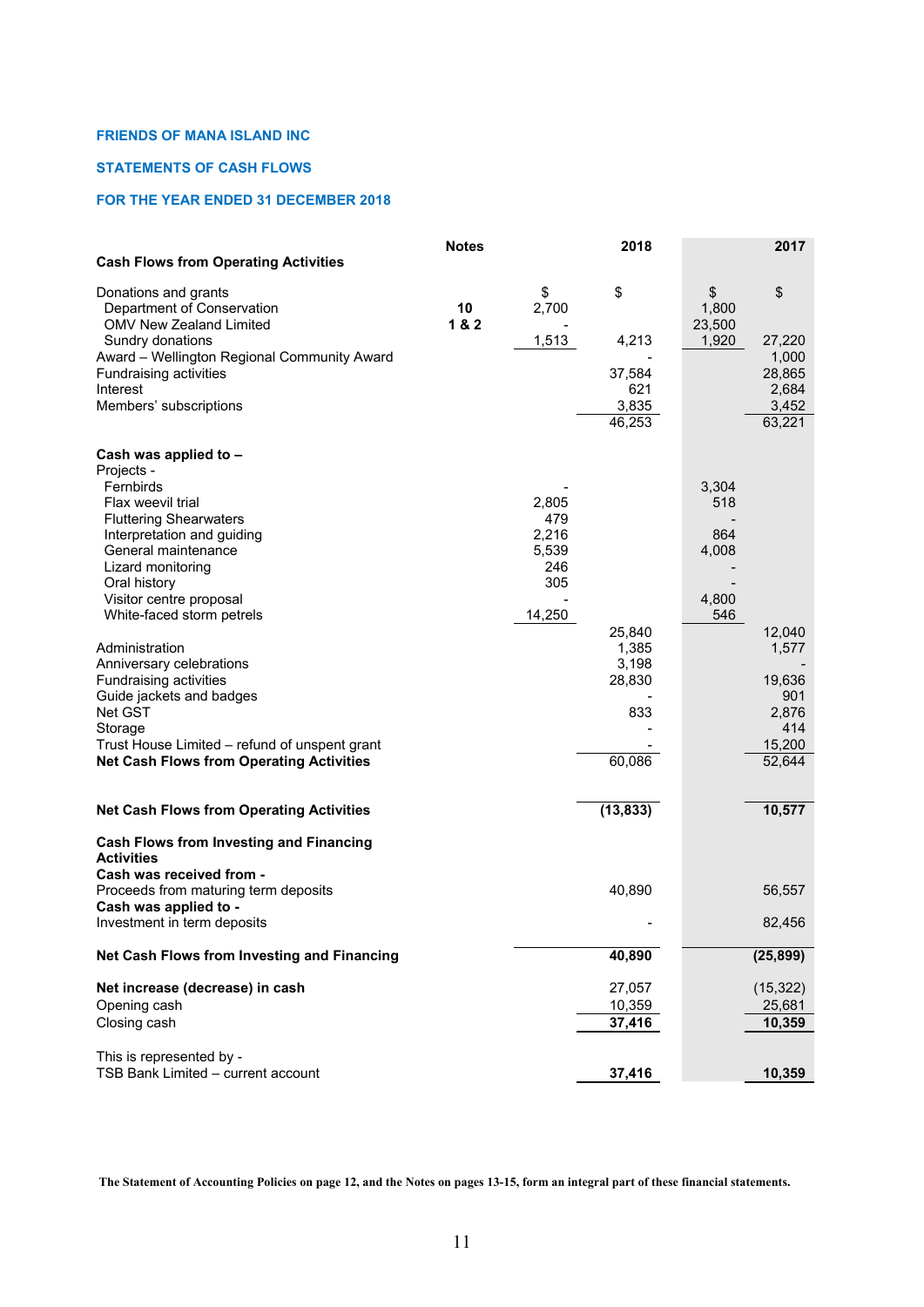#### **STATEMENT OF ACCOUNTING POLICIES**

## **FOR THE YEAR ENDED 31 DECEMBER 2018**

#### **Basis of preparation**

Friends of Mana Island Incorporated ("FOMI") has elected to apply PBE SFR-A (NFP) Public Benefit Entity Simple Format Reporting – Accrual ("the Accrual Standard") on the basis that it does not have public accountability and has total annual expenses of equal to or less than \$2,000,000. All transactions in the Performance Report are reported using the accrual basis of accounting. The Performance Report is prepared under the assumption that FOMI will continue to operate in the foreseeable future.

#### **Goods and Services tax (GST)**

All amounts are recorded exclusive of GST.

#### **Income Tax**

FOMI is wholly exempt from New Zealand income tax, having fully complied with all statutory conditions for these exemptions.

#### **Bank accounts and cash**

The bank account in the Statement of Cash Flows is FOMI's operating bank account.

#### **Changes in accounting policies**

There have been no changes in accounting policies in the financial year (2017: nil).

#### **Depreciation**

Depreciation has been provided for using the following rates:

| Mobile field station                 | 10% SL |
|--------------------------------------|--------|
| <b>GPS</b> devices                   | 20% SL |
| Whitaker's skink cages               | 20% SL |
| Sundry assets and loose tools 20% DV |        |

#### **Interest received**

Interest earned from the FOMI operating bank account is accounted for as received. Interest earned from term deposits is accounted for on an accrual basis.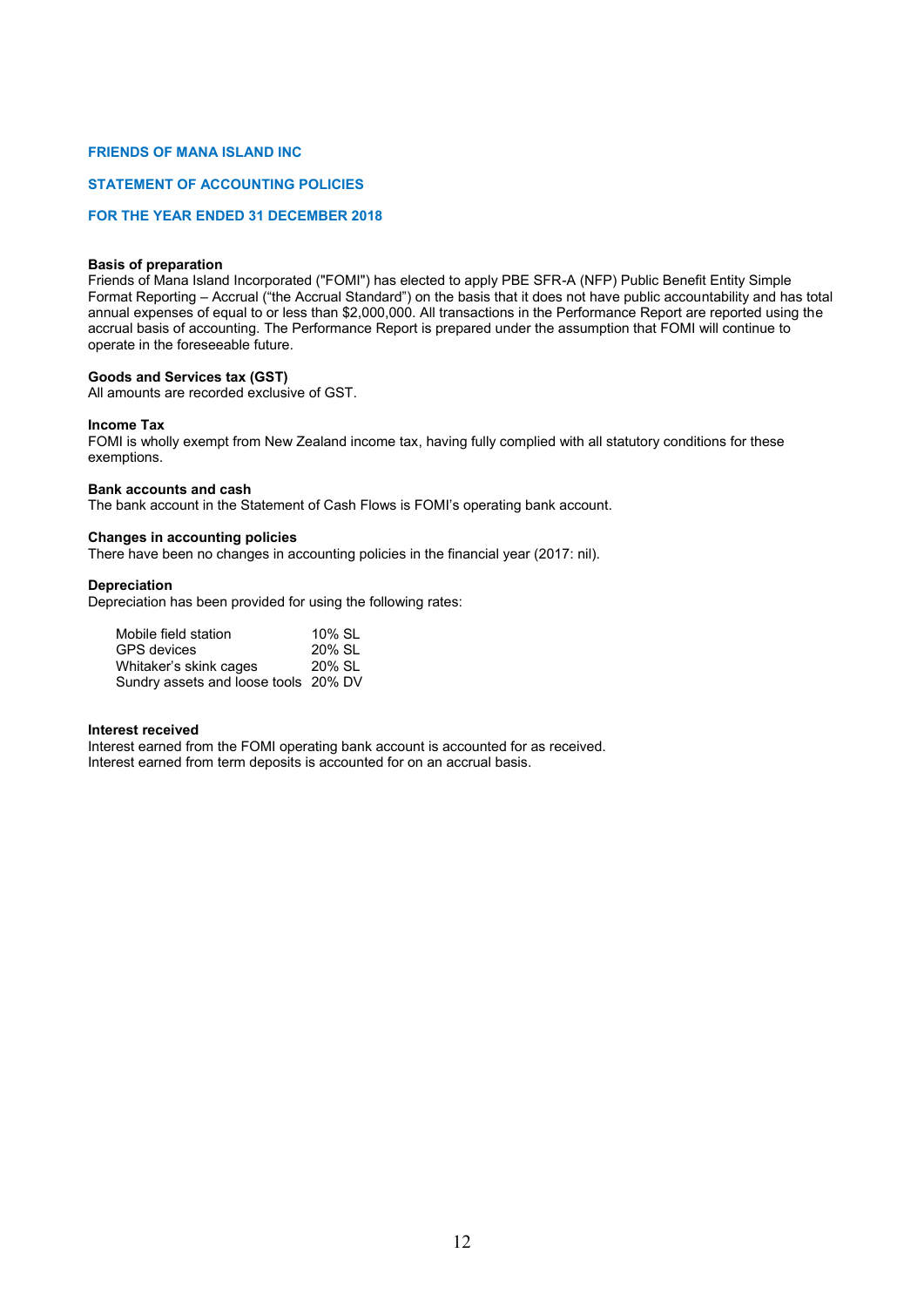#### **NOTES TO THE PERFORMANCE REPORT**

#### **FOR THE YEAR ENDED 31 DECEMBER 2018**

## **NOTE 1 OMV NEW ZEALAND LIMITED ("OMV") ONGOING PROJECTS**

In a Sponsorship Letter Agreement dated 5 December 2016, OMV to fund a seabird dog survey in 2016, a fernbird translocation in 2019, and a white-faced storm petrel translocation from 2018 to 2020. In a subsequent letter, dated 9 August 2018, OMV agreed to extend its offer of support to include a proposed wetland project planned for early 2019. The total GST exclusive grant of \$117,500 is to be paid by equal instalments of \$23,500 plus GST, spread over 5 years, commencing in 2016. The offers were gratefully accepted by FOMI and the first instalment was received on 30 December 2016, and the second on 9 March 2017.

For an update on monies spent to date, refer Note 3 below.

#### **NOTE 2 UNUSED GRANTS WITH CONDITIONS**

|                         | 2018                     | 2018     | 2018                     | 2017     | 2017    | 2017           |
|-------------------------|--------------------------|----------|--------------------------|----------|---------|----------------|
|                         | Grant                    | Spent    | <b>Unspent</b>           | Grant    | Spent   | <b>Unspent</b> |
| Trust House Limited     | $\overline{\phantom{0}}$ |          | $\overline{\phantom{0}}$ | 4.800    | 4.800   |                |
| OMV New Zealand Limited | 47.000                   | 18.806   | 28.194                   | 47.000   | 5.220   | 41.780         |
|                         | \$47.000                 | \$18,806 | \$28.194                 | \$43,500 | \$1.028 | \$42.472       |

#### **OMV New Zealand Limited grant position as at 31 December 2018**

| <b>Grants received:</b><br>30 December 2016<br>9 March 2017 | 2018<br>23.500<br>23,500<br>47.000 | 2017<br>23,500<br>23,500<br>47.000 |
|-------------------------------------------------------------|------------------------------------|------------------------------------|
| Projects:                                                   |                                    |                                    |
| Seabird dog survey                                          | (1,028)                            | (1,028)                            |
| Fernbirds                                                   | (1,304)                            | (1,304)                            |
| White-faced storm petrels                                   | (16, 474)                          | (2.888)                            |
|                                                             | \$28,194                           | \$41.780                           |

#### **NOTE 3 INTEREST RECEIVED FROM TSB BANK LIMITED**

|                                          | 2018    | 2017    |
|------------------------------------------|---------|---------|
| Operating account                        | 147     | 286     |
| Term deposits                            | 2,067   | 2,514   |
|                                          | 2,214   | \$2,800 |
|                                          |         |         |
| <b>NOTE 4 FUNDRAISING INCOME</b>         |         |         |
|                                          | 2018    | 2017    |
| Guided trips to Mana Island              | 8.278   | 7,665   |
| Media fees                               | 184     |         |
| Sale of Mana Island heritage peach trees | 661     | 442     |
| Sale of T-shirts (net)                   | 22      | 23      |
|                                          | 9,145   | 8,130   |
| Less T-shirts written off                | (489)   |         |
|                                          | \$8,656 | \$8,130 |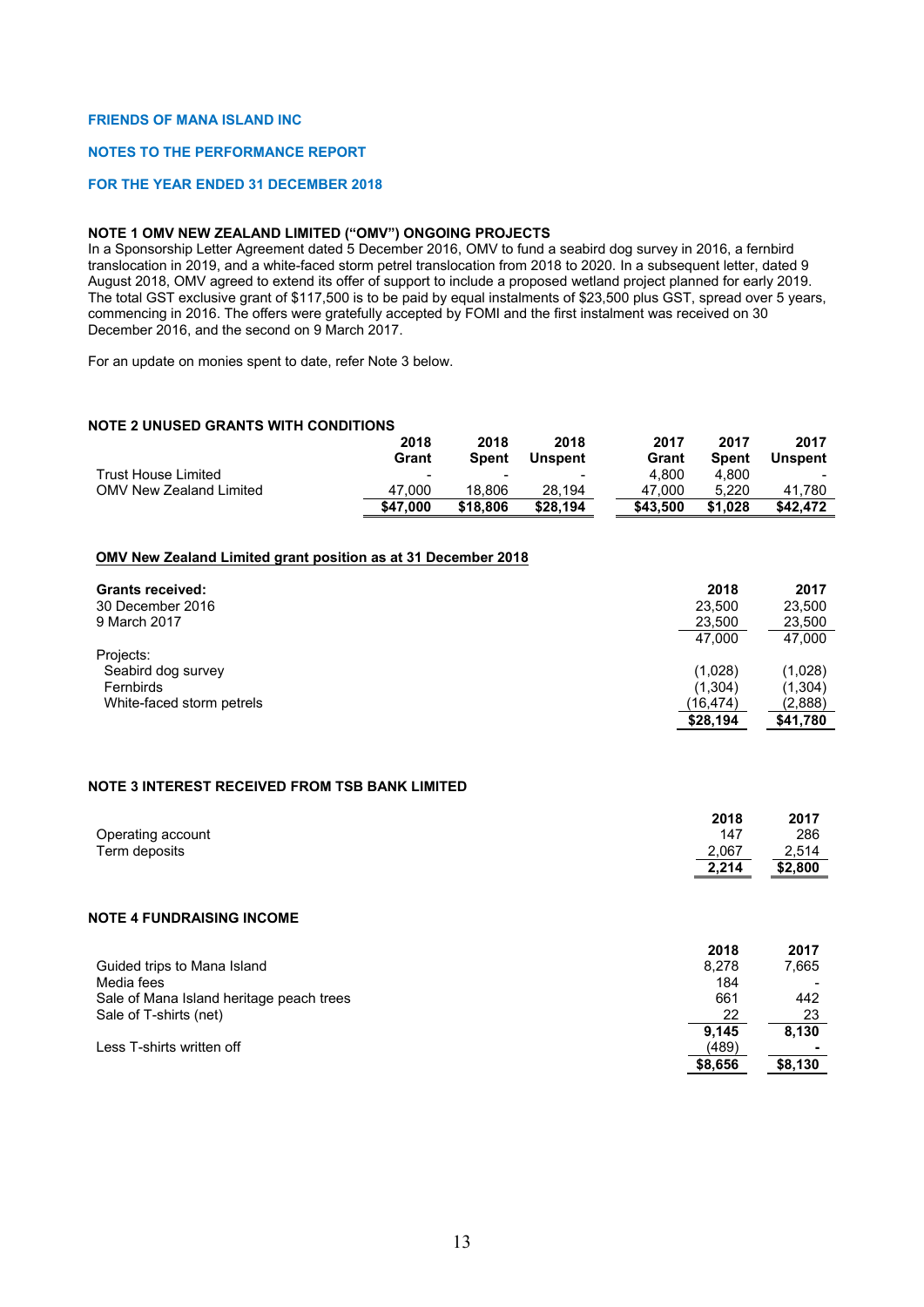## **NOTES TO THE PERFORMANCE REPORT (CONTINUED)**

## **FOR THE YEAR ENDED 31 DECEMBER 2018**

## **NOTE 5 FIXED ASSETS**

| <b>YEAR ENDED 31</b><br><b>DECEMBER 2018</b> | Cost or<br>Valn | Depn to<br>31 Dec 17 | <b>Book Value</b><br>31 Dec 17 | <b>Current Year</b><br><b>Acquisitions</b> | <b>Current Year</b><br><b>Depreciation</b> | <b>Book Value</b><br>31 Dec 18 |
|----------------------------------------------|-----------------|----------------------|--------------------------------|--------------------------------------------|--------------------------------------------|--------------------------------|
| Mobile field station                         | 2.000           | 600                  | 1.400                          |                                            | 200                                        | 1.200                          |
| GPS devices (2)                              | 1.000           | 600                  | 400                            |                                            | 200                                        | 200                            |
| Whitaker's skink cages                       | 9.331           | 5.599                | 3.732                          |                                            | 1.866                                      | 1,866                          |
| Sundry assets                                | 1.000           | 488                  | 512                            |                                            | 102                                        | 410                            |
| Loose tools                                  | 1.294           | 631                  | 663                            |                                            | 133                                        | 530                            |
|                                              | \$14.625        | \$7.918              | \$6.707                        | -                                          | \$2.501                                    | \$4,206                        |

| <b>YEAR ENDED 31</b>   | <b>Cost or</b> | Depn to   | <b>Book Value</b> | <b>Current Year</b>      | <b>Current Year</b> | <b>Book Value</b> |
|------------------------|----------------|-----------|-------------------|--------------------------|---------------------|-------------------|
| <b>DECEMBER 2017</b>   | Valn           | 31 Dec 16 | 31 Dec 16         | <b>Acquisitions</b>      | <b>Depreciation</b> | 31 Dec 17         |
| Mobile field station   | 2.000          | 400       | 1.600             |                          | 200                 | 1,400             |
| GPS devices (2)        | 1.000          | 400       | 600               | $\blacksquare$           | 200                 | 400               |
| Whitaker's skink cages | 9.331          | 3.372     | 5.599             | $\blacksquare$           | 1.867               | 3,732             |
| Sundry assets          | 1.000          | 360       | 640               | $\blacksquare$           | 128                 | 512               |
| Loose tools            | 1.294          | 466       | 828               | $\overline{\phantom{0}}$ | 165                 | 663               |
|                        | \$14.625       | \$5,358   | \$9.267           | ۰.                       | \$2.560             | \$6,707           |

## **NOTE 6 TERM DEPOSITS**

| <b>Reference</b> | Maturity        | Rate  | 2018                     | 2017     |
|------------------|-----------------|-------|--------------------------|----------|
| 003              | 4 June 2018     | 3.30% | $\overline{\phantom{a}}$ | 16.315   |
| 005              | 23 January 2019 | 3.00% | 18.323                   | 17.697   |
| 007              | 22 June 2019    | 3.20% | 24.766                   | 24.138   |
| 008              | 3 April 2018    | 3.50% | $\overline{\phantom{a}}$ | 24,306   |
|                  |                 |       | \$43,089                 | \$82,456 |

#### **NOTE 7 PREPAID INCOME**

|                                                   | 2018    | 2017    |
|---------------------------------------------------|---------|---------|
| Mana Island visits paid in advance                | 1.200   | 313     |
| Prepaid vouchers for guided visits to Mana Island | 1.409   | 887     |
|                                                   | \$2,609 | \$1,200 |
|                                                   |         |         |

| <b>NOTE 8 MEMBERSHIP</b> |      |      |
|--------------------------|------|------|
|                          | 2018 | 2017 |
| Adults                   | 87   | 71   |
| Families                 | 95   | 68   |
| <b>Students</b>          |      | 4    |
| Corporates and clubs     | 6    | 5    |
| Life                     |      | ◠    |
|                          | 196  | 150  |
|                          |      |      |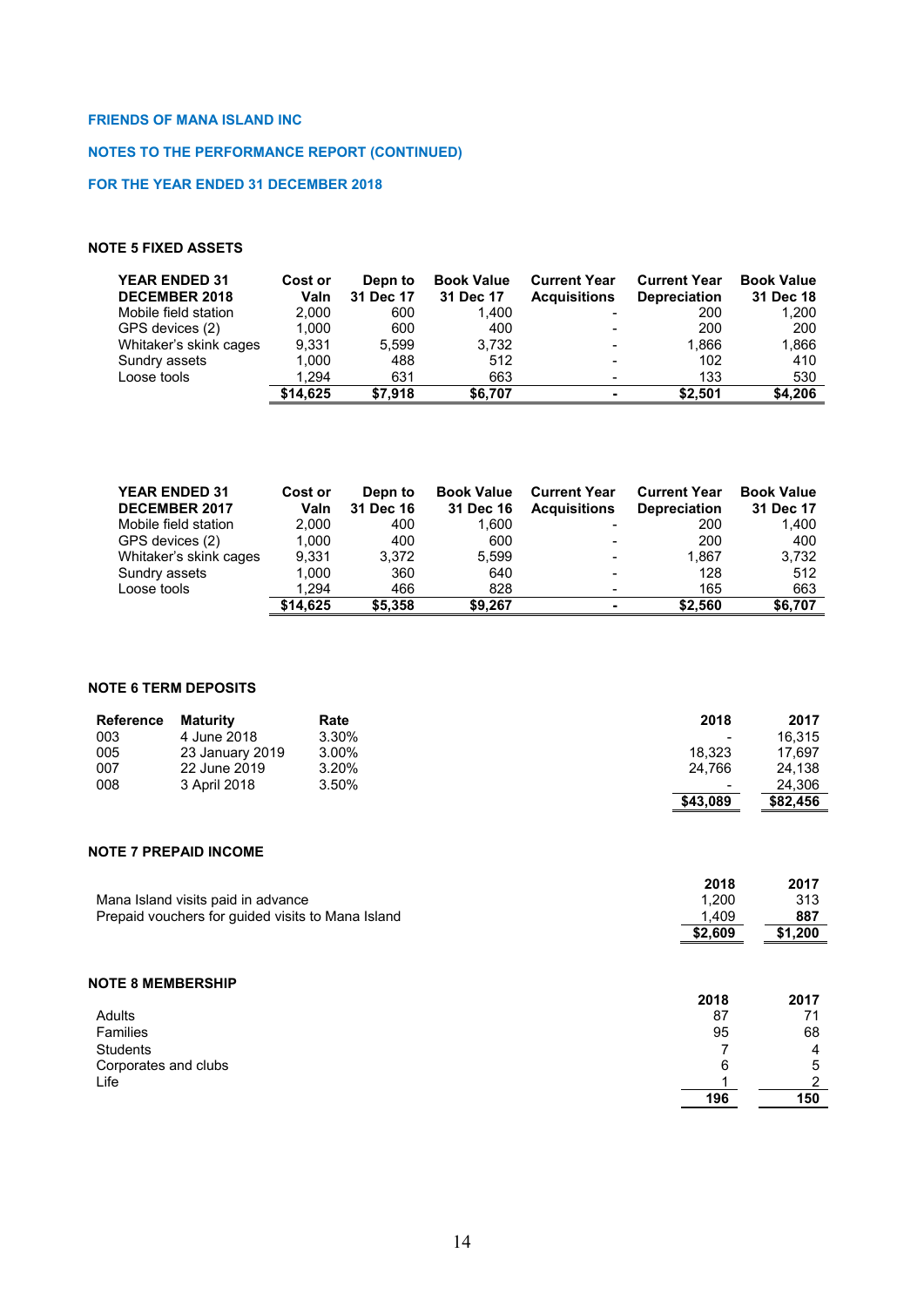## **NOTES TO THE PERFORMANCE REPORT (CONTINUED)**

## **FOR THE YEAR ENDED 31 DECEMBER 2018**

## **NOTE 9 CONTINGENT LIABILITIES, AND CAPITAL AND OTHER COMMITMENTS**

There are no contingent liabilities or capital commitments at balance date (2017: nil).

FOMI has a commitment to fund a translocation of white-faced storm petrel chicks from the Chatham Islands to Mana Island in February 2019, the cost of which, in addition to monies already spent on this project, are estimated to be approximately \$37,000. The total cost of this project is fully funded by an OMV grant (refer Note 1). (2017: nil)

#### **NOTE 10 RELATED PARTY TRANSACTIONS**

FOMI has a close working relationship with the Department of Conservation (DOC). FOMI's rules provide that any project or assistance given in respect of Mana Island must be approved by DOC.

Transport costs to Mana Island for maintenance purposes were shared equally with DOC for six visits during FOMI's financial year ended 31 December 2018 (four visits in 2017). The six visits and the 50% contribution from DOC, have been accounted for in these financial statements.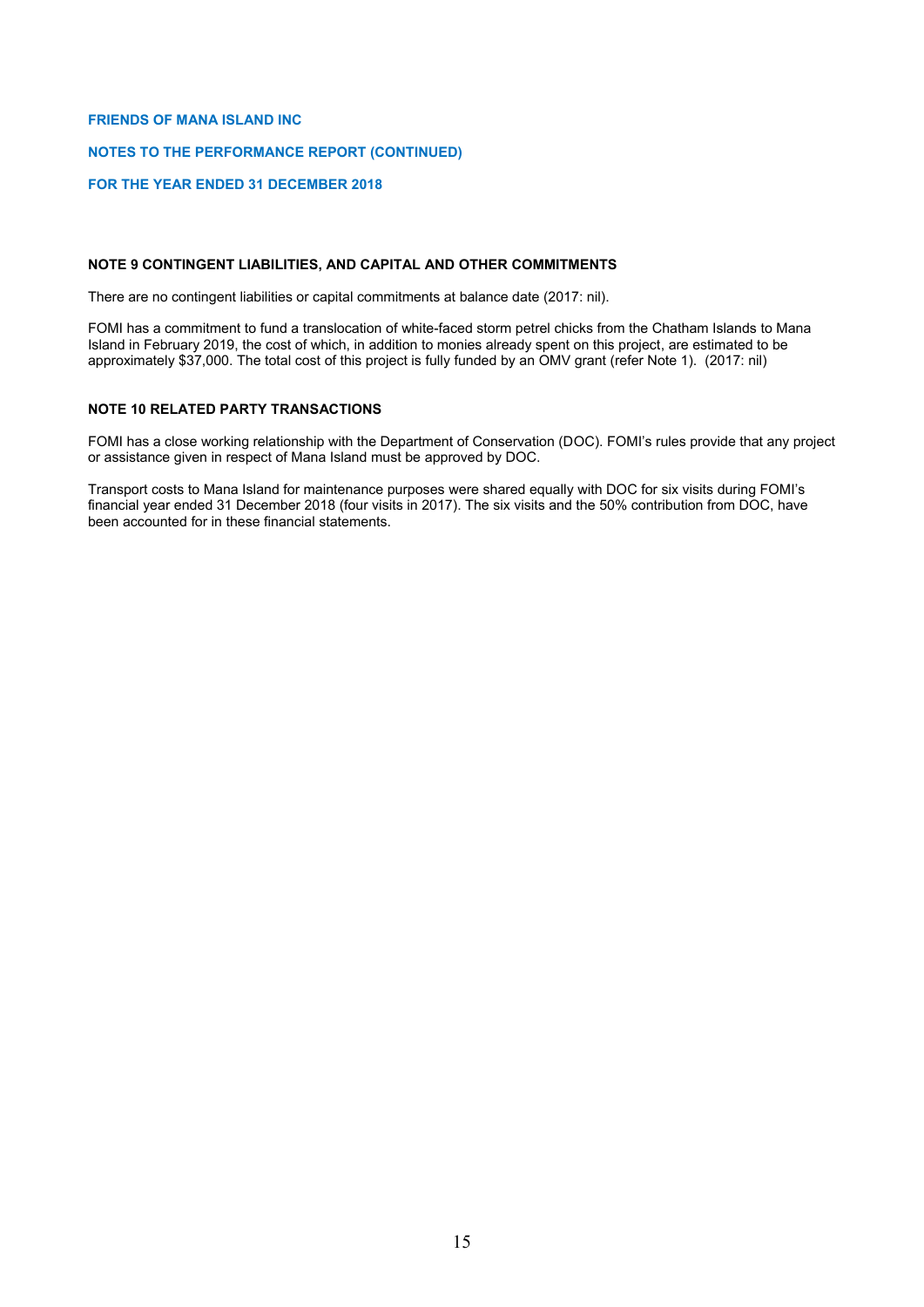## **Independent Assurance Review Report**

**Ian T Hoare Chartered Accountant 109A Waerenga Road, Otaki**

## **ACCOUNTANT'S REPORT TO THE FRIENDS OF MANA ISLAND INC**

I have reviewed the financial statements of the Friends of Mana Island Inc. for the year ended 31 December 2018 in accordance with the Review Engagement Standards issued by the External Reporting Board.

## *The Committee's Responsibility for the Financial Statements.*

The committee is responsible for the preparation and fair presentation of these financial statements and for such internal control as the committee determine is necessary to enable the preparation of financial statements that are free from material misstatement, whether due to fraud or error.

#### *The Assurance Reviewer's Responsibility.*

My responsibility is to express a conclusion on the accompanying financial statements. I conducted my review in accordance with International Standard on Review Engagements (New Zealand) ISRE (NZ) 2400. This Standard also requires I comply with relevant ethical requirements.

A review is limited primarily to enquiries of the entity's personnel and analytical review procedures applied to financial data and thus provides less assurance than an audit. I have not performed an audit and, accordingly, I do not express an audit opinion.

Based on my review, nothing has come to my attention that causes me to believe that the accompanying financial statements do not give a true and fair view.

5 February 2019